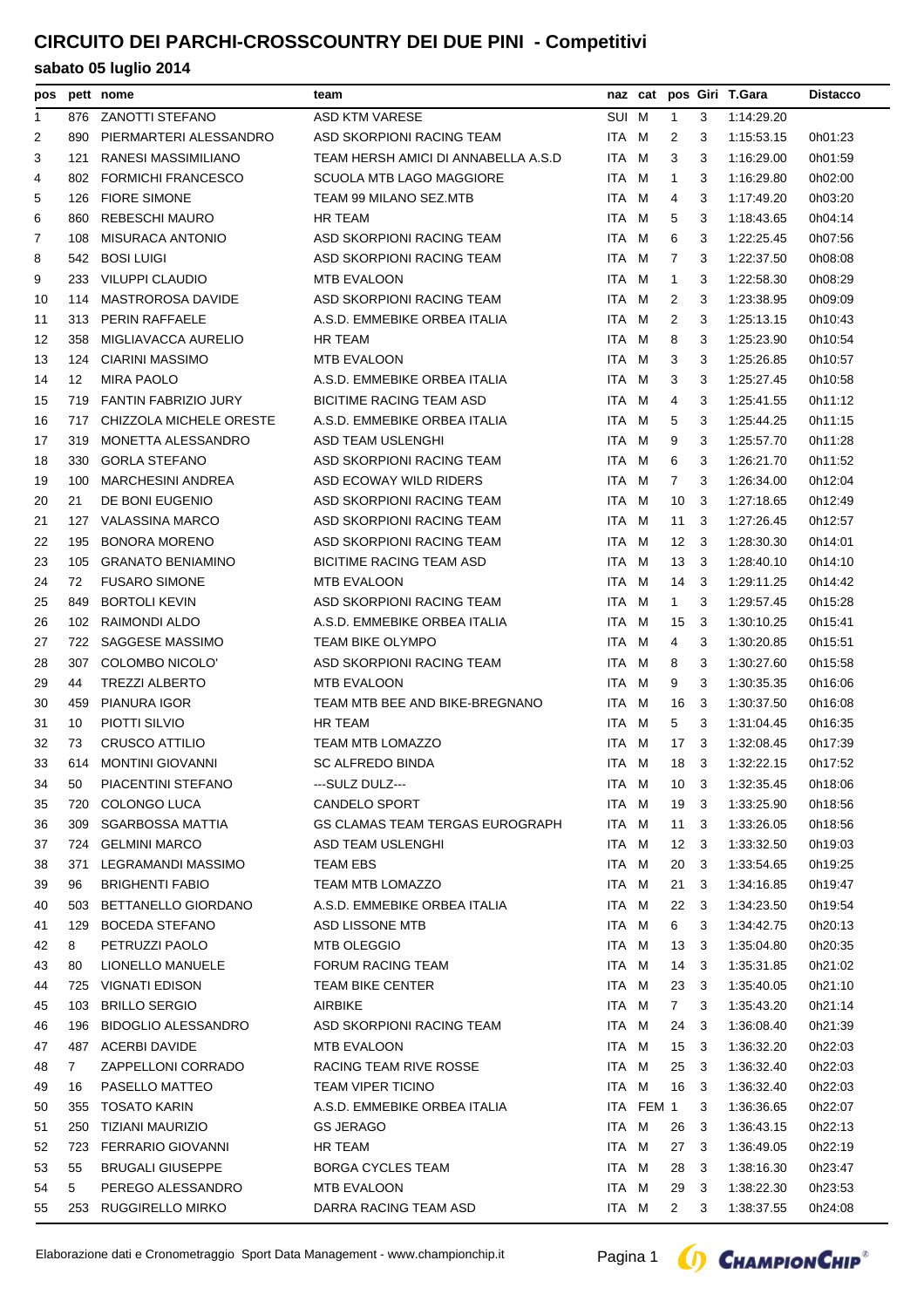## **CIRCUITO DEI PARCHI-CROSSCOUNTRY DEI DUE PINI - Competitivi**

| pos |              | pett nome                  | team                                         |       |           |      |     | naz cat pos Giri T.Gara | <b>Distacco</b> |
|-----|--------------|----------------------------|----------------------------------------------|-------|-----------|------|-----|-------------------------|-----------------|
| 56  | 391          | CIULLA SILVESTRO           | ASD NEWSCICLISMO.COM                         | ITA M |           | 30   | -3  | 1:39:52.70              | 0h25:23         |
| 57  | 344          | <b>BAGATTINI MASSIMO</b>   | <b>MTB OLEGGIO</b>                           | ITA M |           | 8    | 3   | 1:39:59.05              | 0h25:29         |
| 58  | 721          | LAZZARO GIORGIO            | A.S.D. GEMINI TEAM                           | ITA M |           | 31   | 3   | 1:40:43.50              | 0h26:14         |
| 59  | 346          | SCALA ANDREA               | <b>TEAM VIPER TICINO</b>                     | ITA M |           | 17   | -3  | 1:40:47.90              | 0h26:18         |
| 60  | 523          | <b>TIRSI GIANLUCA</b>      | A.S.D. EMMEBIKE ORBEA ITALIA                 | ITA M |           | 18   | -3  | 1:40:58.05              | 0h26:28         |
| 61  | 278          | <b>QUADRELLI DOMENICO</b>  | <b>SURSUM CORDA</b>                          | ITA M |           | 32   | 3   | 1:41:00.60              | 0h26:31         |
| 62  | 613          | SORDI GIORDANA             | <b>TEAM BIKE CENTE</b>                       |       | ITA FEM 2 |      | 3   | 1:41:24.80              | 0h26:55         |
| 63  | 31           | <b>SEVERICO FLAVIO</b>     | RACING TEAM RIVE ROSSE                       | ITA M |           | 9    | 3   | 1:41:40.45              | 0h27:11         |
| 64  | 284          | STUANI DAVIDE              | <b>ASD LORIS BIKE</b>                        | ITA M |           | 19   | 3   | 1:42:01.50              | 0h27:32         |
| 65  |              | 862 CAPPELLO GIOVANNI      | <b>GS VIGILI DEL FUOCO VARESE</b>            | ITA M |           | 20   | -3  | 1:42:01.55              | 0h27:32         |
| 66  | 932          | DOVIGO ALEX                | ASD SKORPIONI RACING TEAM                    | ITA M |           | 21   | -3  | 1:42:06.10              | 0h27:36         |
| 67  | 555          | DI DIO RAGUSA GIORGIO      | <b>GS AUTOCAR MOZZATE CAFFE' MONTI TICAL</b> | ITA M |           | 22   | -3  | 1:42:09.00              | 0h27:39         |
| 68  | 116          | <b>BANFI STEFANO</b>       | ASD SKORPIONI RACING TEAM                    | ITA M |           | 10   | -3  | 1:42:43.85              | 0h28:14         |
| 69  | 281          | <b>FERRAZZINI GIUSEPPE</b> | ASD SKORPIONI RACING TEAM                    | ITA M |           | 33   | 3   | 1:42:50.10              | 0h28:20         |
| 70  |              | 5207 PIGNOLO FABIO         | RACING TEAM RIVE ROSSE                       | ITA M |           | 34   | 3   | 1:42:55.10              | 0h28:25         |
| 71  | 14           | <b>BUSNELLI GIUSEPPE</b>   | <b>TEAM MTB LOMAZZO</b>                      | ITA M |           | 35   | -3  | 1:42:58.45              | 0h28:29         |
| 72  | 525          | CASSANO MATTEO             | <b>WILLIAM SPORT CLUB</b>                    | ITA M |           | 36   | 3   | 1:43:30.45              | 0h29:01         |
| 73  | 825          | CIAVARELLA ALESSANDRO      | ASD ECOWAY WILD RIDERS                       | ITA M |           | 37   | 3   | 1:44:18.45              | 0h29:49         |
| 74  | 580          | <b>COSENTINO FABIO</b>     | DARRA RACING TEAM ASD                        | ITA M |           | 3    | 3   | 1:44:21.30              | 0h29:52         |
| 75  | 75           | <b>SUIGO SIMONE</b>        | <b>VENTUNO ZERO 55 CYCLING TEAM</b>          | ITA M |           | 23   | -3  | 1:44:43.85              | 0h30:14         |
| 76  | 224          | <b>SAVELLI LEONARDO</b>    | <b>MTB EVALOON</b>                           | ITA M |           | 38   | -3  | 1:44:48.70              | 0h30:19         |
| 77  | 49           | PRESTINONI ANDREA          | ---SULZ DULZ---                              | ITA M |           | 24   | -3  | 1:44:49.60              | 0h30:20         |
| 78  | 41           | <b>SASSI MARCO</b>         | <b>TEAM MTB LOMAZZO</b>                      | ITA M |           | 25   | -3  | 1:45:02.35              | 0h30:33         |
| 79  | $\mathbf{1}$ | DELLA VEDOVA GIUSEPPE      | <b>GEMINI TEAM</b>                           | ITA M |           | 39   | -3  | 1:45:09.30              | 0h30:40         |
| 80  | 2            | <b>INGLESE DAVID</b>       | ASD SKORPIONI RACING TEAM                    | ITA M |           | 40   | -3  | 1:46:07.75              | 0h31:38         |
| 81  | 39           | <b>MASSARENTI MARCO</b>    | <b>MTB OLEGGIO</b>                           | ITA M |           | 41   | 3   | 1:46:09.85              | 0h31:40         |
| 82  | 11           | CRISTINA GIANANDREA        | HR TEAM                                      | ITA M |           | 11   | 3   | 1:48:45.30              | 0h34:16         |
| 83  | 37           | CROTTI GIOVANNI BATTISTA   | ASD RABIKE                                   | ITA M |           | 42   | -3  | 1:48:45.55              | 0h34:16         |
| 84  | 244          | <b>SANTINI ROBERTO</b>     | ASD CASSINIS CYCLING TEAM                    | ITA M |           | 43   | -3  | 1:49:06.05              | 0h34:36         |
| 85  | 499          | <b>REBOSIO GABRIELE</b>    | <b>GS NEW BIKE ASD</b>                       | ITA M |           | 44   | -3  | 1:49:36.10              | 0h35:06         |
| 86  | 45           | <b>GALLI STEFANO</b>       | <b>MTB EVALOON</b>                           | ITA M |           | 26   | -3  | 1:49:53.15              | 0h35:23         |
| 87  | 891          | <b>BONZINI ANDREA</b>      | ASD ECOWAY WILD RIDERS                       | ITA M |           | 12   | - 3 | 1:50:50.60              | 0h36:21         |
| 88  |              | 191 SARTO FRANCESCO        | <b>HR TEAM</b>                               | ITA M |           | 45 3 |     | 1:50:53.65              | 0h36:24         |
| 89  | 56           | ARRABITO FABIO             | MTB FALCHI BLU                               | ITA M |           |      |     | 27 3 1:51:04.00         | 0h36:34         |
| 90  | 530          | <b>BIASIN ALESSIO</b>      | HR TEAM                                      | ITA M |           | 28   | 3   | 1:51:06.65              | 0h36:37         |
| 91  | 203          | ROSSI CASE' PIERCARLO      | DARRA RACING TEAM ASD                        | ITA M |           | 13   | -3  | 1:51:07.20              | 0h36:38         |
| 92  | 26           | <b>MAZZUCCHELLI ETTORE</b> | HR TEAM                                      | ITA M |           | 46   | 3   | 1:51:14.70              | 0h36:45         |
| 93  | 51           | SOLBIATI SERGIO            | ---SULZ DULZ---                              | ITA M |           | 29   | 3   | 1:51:24.45              | 0h36:55         |
| 94  | 89           | <b>BARDELLI CLAUDIO</b>    | DAMAR 2.0                                    | ITA M |           | 47   | 3   | 1:52:35.70              | 0h38:06         |
| 95  | 115          | <b>BONORA MASSIMO</b>      | ASD SKORPIONI RACING TEAM                    | ITA M |           | 48   | -3  | 1:53:28.00              | 0h38:58         |
| 96  | 23           | PATARINO DOMENICO          | HR TEAM                                      | ITA M |           | 14   | -3  | 1:54:29.00              | 0h39:59         |
| 97  | 25           | LUPONE STEFANO             | <b>FORUM RACING TEAM</b>                     | ITA M |           | 49   | -3  | 1:55:55.10              | 0h41:25         |
| 98  | 119          | <b>BUSCHINI FAUSTO</b>     | ASD SKORPIONI RACING TEAM                    | ITA M |           | 15   | 3   | 1:56:39.75              | 0h42:10         |
| 99  | 17           | <b>ROSSI ANDREA</b>        | <b>TEAM VIPER TICINO</b>                     | ITA M |           | 50   | 3   | 1:57:41.35              | 0h43:12         |
| 100 | 534          | <b>TRAPANI MARCO</b>       | <b>TEAM VIPER TICINO</b>                     | ITA M |           | 30   | -3  | 1:59:53.60              | 0h45:24         |
| 101 | 715          | RENDA ALESSANDRO           | ---SULZ DULZ---                              | ITA M |           | 51   | 3   | 2:01:20.85              | 0h46:51         |
| 102 | 86           | COLOMBO CARLO              | <b>AIRBIKE</b>                               | ITA M |           | 16   | 3   | 2:04:03.05              | 0h49:33         |
| 103 | 450          | <b>SCIOLI ANDREA</b>       | TEAM MTB LOMAZZO                             | ITA M |           | 52   | 3   | 2:04:21.60              | 0h49:52         |
| 104 | 627          | ROSSETTO IVANO             | ASD DAMAR 2.0                                | ITA M |           | 53   | -3  | 2:04:23.95              | 0h49:54         |
| 105 | 285          | <b>FRUMENTO GIUSEPPE</b>   | <b>TAVA BIKE</b>                             | ITA M |           | 17   | 3   | 2:04:28.45              | 0h49:59         |
| 106 | 441          | NIGRELLI LUIGI             | <b>TEAM BIKE OLYMPO</b>                      | ITA M |           | 54   | -3  | 2:05:26.85              | 0h50:57         |
| 107 | 588          | GIUDICI CLAUDIO            | ASD SKORPIONI RACING TEAM                    | ITA M |           | 18   | -3  | 2:06:24.15              | 0h51:54         |
| 108 | 338          | <b>BONI MAURIZIO</b>       |                                              | ITA M |           | 19   | -3  | 2:06:27.60              | 0h51:58         |
| 109 | 716          | DE MITRI RICCARDO          | ---SULZ DULZ---                              | ITA M |           | 55   | -3  | 2:06:58.30              | 0h52:29         |
| 110 | 266          | <b>CUCCHETTI GIUSEPPE</b>  | ASD SKORPIONI RACING TEAM                    | ITA M |           | 56   | -3  | 2:07:39.85              | 0h53:10         |
|     |              |                            |                                              |       |           |      |     |                         |                 |

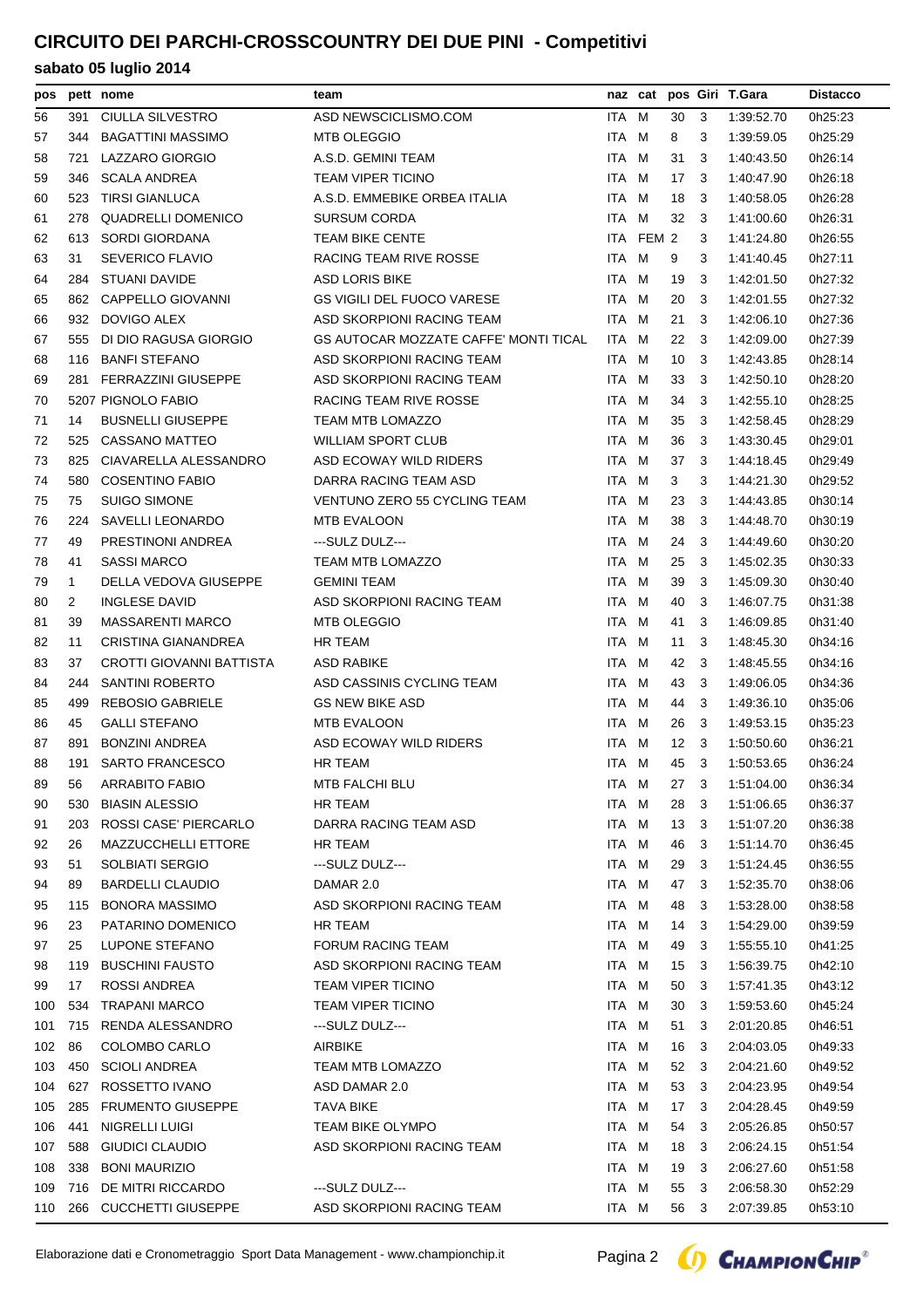# **CIRCUITO DEI PARCHI-CROSSCOUNTRY DEI DUE PINI - Competitivi**

| pos      |     | pett nome                                 | team                           |            | naz cat    |                                               |              | pos Giri T.Gara  | <b>Distacco</b> |
|----------|-----|-------------------------------------------|--------------------------------|------------|------------|-----------------------------------------------|--------------|------------------|-----------------|
| 111      | 48  | <b>MANCIN CLAUDIO</b>                     | HR TEAM                        | ITA        | M          | 31                                            | 3            | 2:08:02.65       | 0h53:33         |
| 112      | 276 | MASTROGIUSEPPE GIANFRANCO GS NEW BIKE ASD |                                | ITA        | M          | 57                                            | 3            | 2:08:56.10       | 0h54:26         |
| 113      | 360 | <b>BORRONI MAURO</b>                      | <b>TEAM SCOUT/NUKEPROOF</b>    | ITA.       | M          | 58                                            | 3            | 2:10:54.40       | 0h56:25         |
| 114      | 91  | <b>GALLI EZIO</b>                         | A.S.D. EMMEBIKE ORBEA ITALIA   | ITA        | M          | 59                                            | 3            | 2:11:58.55       | 0h57:29         |
| 115      | 97  | AMERISE GIOVANNI                          | ASD KULAMULA MTB CREMONA       | ITA        | M          | 60                                            | 3            | 2:13:33.35       | 0h59:04         |
| 116      | 639 | <b>BOVO STEFANO</b>                       | <b>ASD LORIS BIKE</b>          | ITA M      |            | 61                                            | 3            | 2:24:06.70       | 1h09:37         |
| 117      | 43  | MARMORALE MASSIMO                         | MTB BENINI NOVARA              | ITA        | M          | 62                                            | 3            | 2:27:08.45       | 1h12:39         |
| 1000 109 |     | <b>MISURACA ANDREA</b>                    | ASD SKORPIONI RACING TEAM      | ITA        | M          | $\mathord{\hspace{1pt}\text{--}\hspace{1pt}}$ | 0            | $-19 - 2 - 1.00$ | 0h04:05         |
| 1000 46  |     | ZARAMELLA LUCA                            | <b>BORGA CYCLES TEAM</b>       | <b>ITA</b> | M          | $\overline{\phantom{a}}$                      | 0            | $-19: -2: -1.00$ | 0h04:05         |
| 1000     | 90  | SANTANGELO MATTIA                         | <b>BORGA CYCLES TEAM</b>       | <b>ITA</b> | M          | $\mathord{\hspace{1pt}\text{--}\hspace{1pt}}$ | 0            | $-19 - 2 - 1.00$ | 0h04:05         |
| 1000 199 |     | <b>BIANCO FLAVIO</b>                      | A.S.D. EMMEBIKE ORBEA ITALIA   | ITA        | M          | $\sim$                                        | 0            | $-19 - 2 - 1.00$ | 0h04:05         |
| 1000 714 |     | <b>CERIANI ROBERTO</b>                    | A.S.D. EMMEBIKE ORBEA ITALIA   | ITA.       | M          | $\overline{\phantom{a}}$                      | $\Omega$     | $-19 - 2 - 1.00$ | 0h04:05         |
| 1000 62  |     | CASTELLUCCIO DANIELE                      | ASD VALCERESIOBIKE             | ITA        | M          | $\mathbf{H}$                                  | 0            | $-19: -2: -1.00$ | 0h04:05         |
| 1000 713 |     | CHENNAUX ANDREA                           | ASD ISPERIA CICLI ROMEO        | ITA        | M          | $\overline{\phantom{a}}$                      | $\Omega$     | $-19.6 - 6.00$   |                 |
| 1000 112 |     | <b>BORGHIN DAMIANO</b>                    | ASD SKORPIONI RACING TEAM      | ITA.       | M          | $\overline{\phantom{a}}$                      | $\Omega$     | $-19 - 2 - 1.00$ | 0h04:05         |
| 1000 47  |     | <b>BOLDORINI FABIO</b>                    | HR TEAM                        | ITA        | м          | $\overline{\phantom{a}}$                      | $\Omega$     | $-19 - 2 - 1.00$ | 0h04:05         |
| 1000 303 |     | <b>MELI ALESSANDRO</b>                    | <b>TEAM VIPER TICINO</b>       | ITA        | M          | $\mathbf{H}$                                  | 0            | $-19 - 6 - 6.00$ |                 |
| 1000 504 |     | <b>LOCATELLI MICHELE</b>                  | A.S.D. EMMEBIKE ORBEA ITALIA   | ITA        | M          | $\overline{\phantom{a}}$                      | 0            | $-19 - 2 - 1.00$ | 0h04:05         |
| 1000 559 |     | <b>BEDOGNI FABIO</b>                      | ASD SKORPIONI RACING TEAM      | ITA M      |            | $\overline{\phantom{a}}$                      | 0            | $-19 - 2 - 1.00$ | 0h04:05         |
| 1000 122 |     | <b>IARDONI SIMONE</b>                     | ASD ECOWAY WILD RIDERS         | ITA        | M          | $\overline{\phantom{a}}$                      | 0            | $-19 - 2 - 1.00$ | 0h04:05         |
| 1000 361 |     | <b>BOSI VINCENZO</b>                      | ASD SKORPIONI RACING TEAM      | ITA.       | M          | $\overline{\phantom{a}}$                      | 0            | $-19 - 2 - 1.00$ | 0h04:05         |
| 1000 877 |     | <b>CAPPATO SAMUELE</b>                    | ASD SKORPIONI RACING TEAM      | ITA        | M          | $\mathord{\hspace{1pt}\text{--}\hspace{1pt}}$ | 0            | $-19 - 2 - 1.00$ | 0h04:05         |
| 1000 104 |     | <b>BRISIGOTTI MICHELE</b>                 | A.S.D. EMMEBIKE ORBEA ITALIA   | ITA        | M          | $\sim$                                        | 0            | $-19 - 2 - 1.00$ | 0h04:05         |
| 1000 197 |     | <b>GALLI STEFANO</b>                      | A.S.D. EMMEBIKE ORBEA ITALIA   | ITA.       | M          | $\overline{\phantom{a}}$                      | 0            | $-19 - 2 - 1.00$ | 0h04:05         |
| 1000 445 |     | <b>FRONTINI STEFANO</b>                   | <b>MTB EVALOON</b>             | ITA        | M          | $\overline{\phantom{a}}$                      | 0            | $-19 - 2 - 1.00$ | 0h04:05         |
| 1000 111 |     | <b>TROFEI DANIELE</b>                     | ASD SKORPIONI RACING TEAM      | ITA        | M          | $\overline{\phantom{a}}$                      | $\Omega$     | $-19:2:1.00$     | 0h04:05         |
| 1000 297 |     | DELLA VEDOVA LUCA                         | <b>IRIDE CYCLING TEAM</b>      | ITA        | M          | $\overline{\phantom{a}}$                      | 0            | $-19.6 - 6.00$   |                 |
| 1000 256 |     | <b>BULGARI CESARE</b>                     | DARRA RACING TEAM ASD          | ITA        | M          | $\mathbf{H}$                                  | 0            | $-19 - 2 - 1.00$ | 0h04:05         |
| 1000 892 |     | <b>MAROTTA FRANCESCO</b>                  | ASD ECOWAY WILD RIDERS         | ITA M      |            | $\overline{\phantom{a}}$                      | 0            | $-19 - 6 - 6.00$ |                 |
| 1000 895 |     | <b>TODESCO DANIELA</b>                    | ASD ECOWAY WILD RIDERS         | ITA        | FEM --     |                                               | 0            | $-19 - 2 - 1.00$ | 0h04:05         |
| 1000 68  |     | <b>MILANI RICCARDO</b>                    | DARRA RACING TEAM ASD          | ITA        | M          | $\overline{\phantom{a}}$                      | 0            | $-19.6 - 6.00$   |                 |
| 1000 225 |     | ROVERA GIULIA                             | MTB EVALOON                    |            | ITA FEM -- |                                               | 0            | $-19 - 2 - 1.00$ | 0h04:05         |
| 1000 320 |     | <b>MARIANI LUCIANO</b>                    | <b>BORGA CYCLES TEAM</b>       | ITA M      |            | $\mathord{\hspace{1pt}\text{--}\hspace{1pt}}$ | $\mathbf 0$  | $-19.6 - 6.00$   |                 |
|          |     | 1000 229 DOGHETTI STEFANO                 | MTB EVALOON                    |            | ITA M      |                                               | $\mathbf{0}$ | -19:-6:-6.00     |                 |
|          |     | 1000 254 RUGGIRELLO CLAUDIO               | DARRA RACING TEAM ASD          | ITA M      |            | --                                            | 0            | $-19:6.600$      |                 |
|          |     | 1000 298 FANTIN RICCARDO                  | ASD SKORPIONI RACING TEAM      | ITA M      |            | $\overline{\phantom{a}}$                      | 0            | $-19:-6:-6.00$   |                 |
|          |     | 1000 718 PILLON GIANCARLO                 | ASD CANDELO SPORT              | ITA M      |            | $\overline{\phantom{a}}$                      | 0            | $-19: -6: -6.00$ |                 |
| 1000 644 |     | <b>GIACOMETTI ALESSIO</b>                 | ASD SKORPIONI RACING TEAM      | ITA M      |            | --                                            | 0            | $-19:2:1.00$     | 0h04:05         |
| 1000 558 |     | <b>BEDOGNI ATTILIO</b>                    | ASD SKORPIONI RACING TEAM      | ITA M      |            | ⊷                                             | 0            | $-19: -2: -1.00$ | 0h04:05         |
| 1000 406 |     | <b>MANCUSO GIUSEPPE</b>                   | ASD KTM VARESE                 | ITA M      |            | --                                            | 0            | $-19: -2: -1.00$ | 0h04:05         |
| 1000 106 |     | <b>VERZENI GIOVANNI</b>                   | HR TEAM                        | ITA M      |            | --                                            | 0            | $-19 - 2 - 1.00$ | 0h04:05         |
| 1000 61  |     | PAGANIN VALTER                            | MTB EVALOON                    | ITA M      |            | --                                            | 0            | $-19:-2:-1.00$   | 0h04:05         |
| 1000 35  |     | <b>MARAFIOTI GIUSEPPE</b>                 | ASD RABIKE                     | ITA M      |            | --                                            | 0            | $-19: -2: -1.00$ | 0h04:05         |
| 1000 22  |     | TURETTA NICHOLAS                          | <b>MTB OLEGGIO</b>             | ITA M      |            | --                                            | 0            | $-19: -2: -1.00$ | 0h04:05         |
| 1000 3   |     | <b>FIGINI ANGELO</b>                      | TEAM MTB BEE AND BIKE-BREGNANO | ITA M      |            | --                                            | 0            | $-19: -2: -1.00$ | 0h04:05         |
| 2000 241 |     | <b>CIPOLLA SIMONE</b>                     | A.S.D. EMMEBIKE ORBEA ITALIA   | ITA M      |            | $\sim$                                        | 3            | 1:22:58.00       | 0h08:28         |

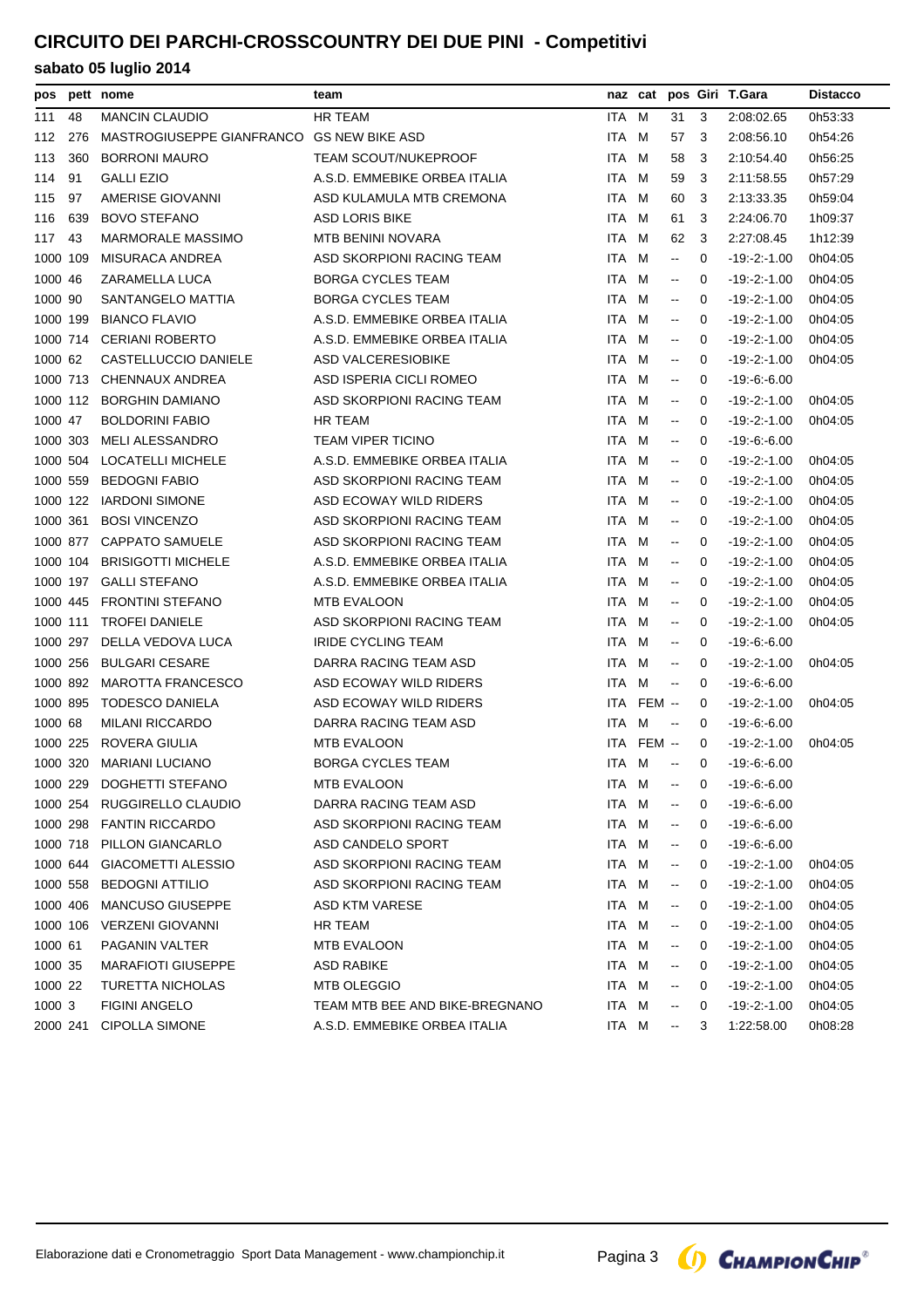## **CIRCUITO DEI PARCHI-CROSSCOUNTRY DEI DUE PINI - Non Competitivi**

| pos          |    | pett nome                  | team                         |            |                |                |             | naz cat pos Giri T.Gara | <b>Distacco</b> |
|--------------|----|----------------------------|------------------------------|------------|----------------|----------------|-------------|-------------------------|-----------------|
| $\mathbf{1}$ |    | 5006 BATTISTI FAUSTO       | <b>INDIVIDUALE</b>           | ITA NC     |                | $\mathbf 0$    | $\mathbf 0$ | 2:05:35.65              | 20h10:41        |
| 2            |    | 5178 BIANCO MARCO          |                              | ITA NC     |                | $\Omega$       | $\Omega$    | 1:36:40.20              | 19h41:46        |
| 3            |    | 5327 BROTTO ALESSANDRO     |                              | <b>ITA</b> | N <sub>C</sub> | $\Omega$       | $\Omega$    | 1:41:35.95              | 19h46:41        |
| 4            |    | 5123 CAMERIN SILVANO       |                              | ITA        | NC             | $\mathbf 0$    | 0           | 2:05:16.45              | 20h10:22        |
| 5            |    | 5326 CARRETTA STEFANO      |                              | ITA        | <b>NC</b>      | 0              | 0           | 1:48:22.85              | 19h53:28        |
| 6            |    | 5165 COLOMBO KRISTIAN JURI |                              | ITA NC     |                | $\mathbf 0$    | $\Omega$    | 1:53:41.35              | 19h58:47        |
| 7            | 65 | <b>CROCE STEFANO</b>       |                              | ITA        | NC             | $\overline{0}$ | 0           | 2:02:51.70              | 20h07:57        |
| 8            |    | 5096 DURANTE ALBERTO       | A.S.D. EMMEBIKE ORBEA ITALIA | ITA.       | <b>NC</b>      | 0              | 0           | 1:42:32.95              | 19h47:38        |
| 9            |    | 5288 FORNI ALESSANDRO      | ASD SKORPIONI RACING TEAM    | ITA        | <b>NC</b>      | $\mathbf 0$    | 0           | 1:52:31.35              | 19h57:37        |
| 10           |    | 1161 GIRARDI EDOARDO       |                              | ITA NC     |                | $\Omega$       | $\Omega$    | 1:16:26.80              | 19h21:32        |
| 11           |    | 5321 GODIO PAOLO           |                              | <b>ITA</b> | NC.            | 0              | $\Omega$    | 1:30:51.95              | 19h35:57        |
| 12           | 79 | <b>IMARISIO SERGIO</b>     | <b>I RAVIOLONI</b>           | ITA.       | NC.            | $\mathbf 0$    | $\Omega$    | 2:10:21.25              | 20h15:27        |
| 13           |    | 5202 MACULAN MARCO         | <b>EOLO</b>                  | ITA        | <b>NC</b>      | $\mathbf 0$    | 0           | 1:40:26.15              | 19h45:32        |
| 14           |    | 1149 MARCHIORO ANDREA      |                              | ITA NC     |                | 0              | 0           | 1:41:05.75              | 19h46:11        |
| 15           |    | 5014 MARTELLETTI FABIO     | <b>MTB EVALOON</b>           | ITA NC     |                | $\overline{0}$ | $\Omega$    | 1:53:18.85              | 19h58:24        |
| 16           |    | 5001 MARTINELLO VANNI      | <b>INDIVIDUALE</b>           | <b>ITA</b> | N <sub>C</sub> | 0              | 0           | 2:01:12.45              | 20h06:18        |
| 17           | 18 | <b>MONDA ANTONIO</b>       | <b>I RAVIOLONI</b>           | ITA        | NC             | $\mathbf 0$    | 0           | 2:05:05.55              | 20h10:11        |
| 18           |    | 5325 PERINATO MASSIMO      |                              | ITA NC     |                | $\mathbf 0$    | 0           | 1:52:32.95              | 19h57:38        |
| 19           | 92 | PETULLA' MICHAEL           |                              | ITA NC     |                | $\Omega$       | $\Omega$    | 1:40:26.30              | 19h45:32        |
| 20           |    | 5158 RAIMONDI FILIPPO      | RASAERBA TEAM                | ITA.       | NC.            | $\overline{0}$ | 0           | 1:56:33.20              | 20h01:39        |
| 21           |    | 5045 ROVERA LUIGI          | TEAM VARESE 2004             | <b>ITA</b> | <b>NC</b>      | 0              | $\Omega$    | 1:48:05.75              | 19h53:11        |
| 22           |    | 5323 SALVINI MATTEO        | ---SULZ DULZ---              | ITA NC     |                | 0              | 0           | 2:24:17.20              | 20h29:23        |
| 23           | 20 | <b>VILLANO ADRIANO</b>     | <b>HR TEAM</b>               | ITA NC     |                | $\overline{0}$ | $\Omega$    | 1:55:58.05              | 20h01:04        |
| 1000         |    | 5324 PONTI FABRIZIO        | <b>HR TEAM</b>               | <b>ITA</b> | NC             | $\sim$         | 0           | $-19:6.600$             |                 |
|              |    | 1000 5322 BARUSCO FABIO    |                              | ITA NC     |                | $\mathbf{H}$   | $\Omega$    | $-19,-6,-6.00$          |                 |
|              |    | 1000 5042 ADAMO PANCRAZIO  |                              |            | ITA NC --      |                | $\Omega$    | $-19 - 6 - 6.00$        |                 |